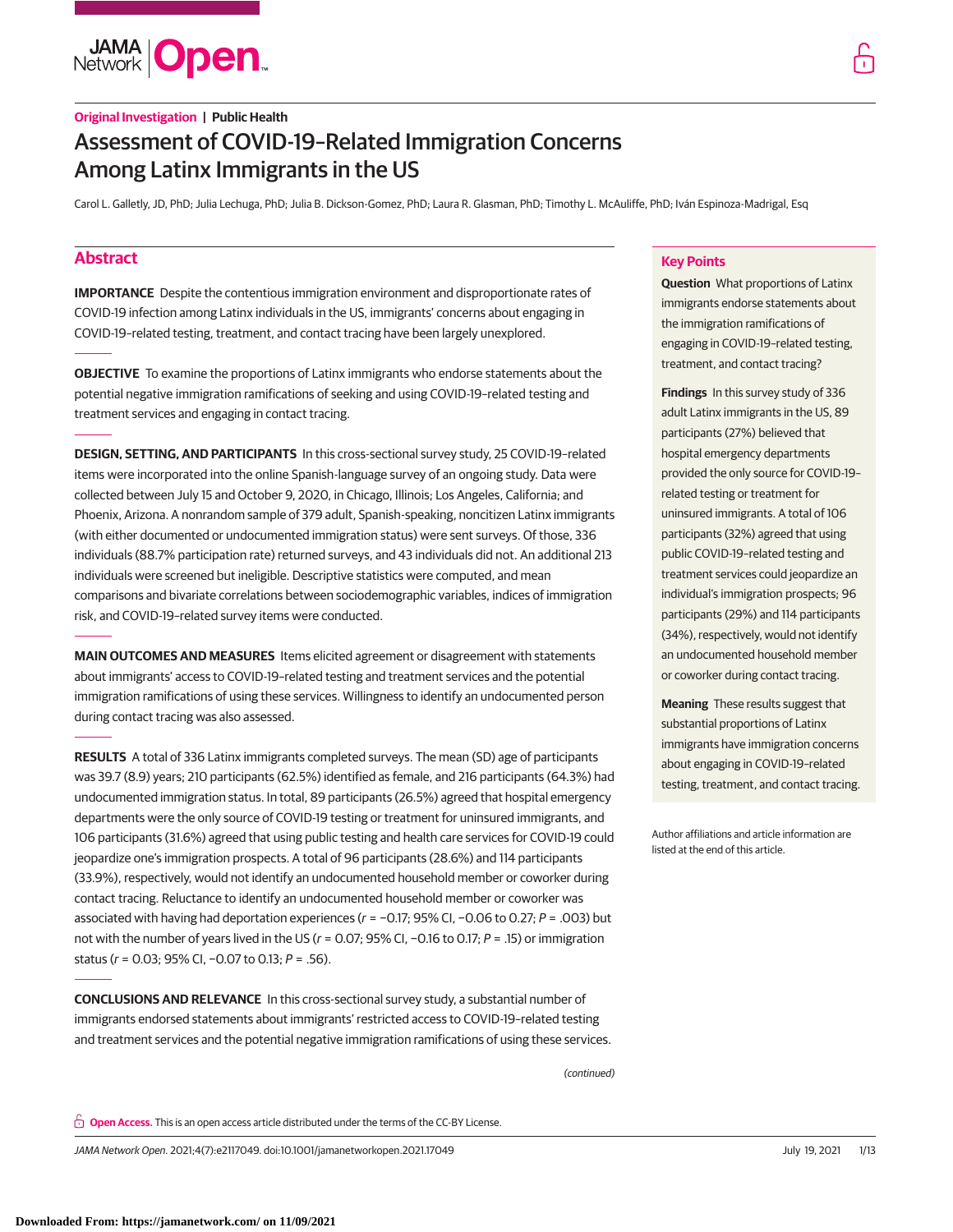### Abstract (continued)

These results suggest that programs for COVID-19–related testing, contact tracing, and vaccine administration that are designed to allay immigration concerns are needed.

JAMA Network Open. 2021;4(7):e2117049. doi[:10.1001/jamanetworkopen.2021.17049](https://jama.jamanetwork.com/article.aspx?doi=10.1001/jamanetworkopen.2021.17049&utm_campaign=articlePDF%26utm_medium=articlePDFlink%26utm_source=articlePDF%26utm_content=jamanetworkopen.2021.17049)

# **Introduction**

Studies suggest that immigration concerns deter Latinx immigrants from seeking and using medical diagnostic and treatment services.<sup>1-4</sup> Despite disproportionate rates of COVID-19 morbidity and mortality among Latinx individuals relative to other population subgroups<sup>5,6</sup> and the contentious immigration environment in the US, Latinx immigrants' concerns about seeking and using COVID-19– related testing and treatment services and their willingness to engage in contact tracing have been largely unexamined. We conducted a cross-sectional survey study to begin to explore these knowledge gaps.

## **Methods**

A total of 25 COVID-19–related items were incorporated into the cross-sectional online survey of an ongoing study. Data were collected between July 15 and October 9, 2020. All materials were written in the Spanish language. After completing the survey, participants watched an informational video and received a list of relevant local resources and a code to redeem a \$50 online gift card. The institutional review board of the Medical College of Wisconsin approved the study procedures and materials. Because names were not recorded during participant screening or survey data collection, the study was granted a waiver of written informed consent by the institutional review board. Eligible participants received a study informational letter via email or text message. Study staff reviewed the letter with participants and elicited their verbal informed consent.

The aims of the parent study were to examine the association of actual and perceived immigration laws and concerns with Latinx immigrants' willingness to use services for HIV testing and for 2 factors associated with HIV infection: substance use disorders and intimate partner violence. Legal scans, expert interviews, and focus groups comprising diverse Latinx immigrants informed the construction of a de novo scale assessing immigration concerns that were associated with these study outcomes. The survey included measures assessing participants' willingness to use services for HIV testing, substance use disorders, and intimate partner violence and, when appropriate, their actual use of these services. Additional measures relevant to study outcomes (eg, awareness of services and perceived stigma) were also included. The parent study was conducted in 4 US metropolitan areas with diverse immigration environments: Chicago, Illinois; Los Angeles, California; Phoenix, Arizona; and Raleigh-Durham, North Carolina. The data presented in this article were collected from participants in Chicago, Los Angeles, and Phoenix.

The design of the parent study, which comprises a cross-sectional survey of a nonprobability sample, was chosen to assess actual and, importantly, perceived immigration-associated risk among immigrant participants. All participants opted into study participation by contacting study staff. Considerable effort was dedicated to protecting participants' anonymity. Names were not recorded during participant screening and survey data collection. Links to the self-administered survey were sent to eligible participants via text or email. Participants were informed that they could create a temporary email account for this purpose. To receive their online gift card, participants provided study staff with a randomly generated code displayed on the final screen of their survey. Mobile phone numbers and email and IP addresses were deleted after participants received their gift card code.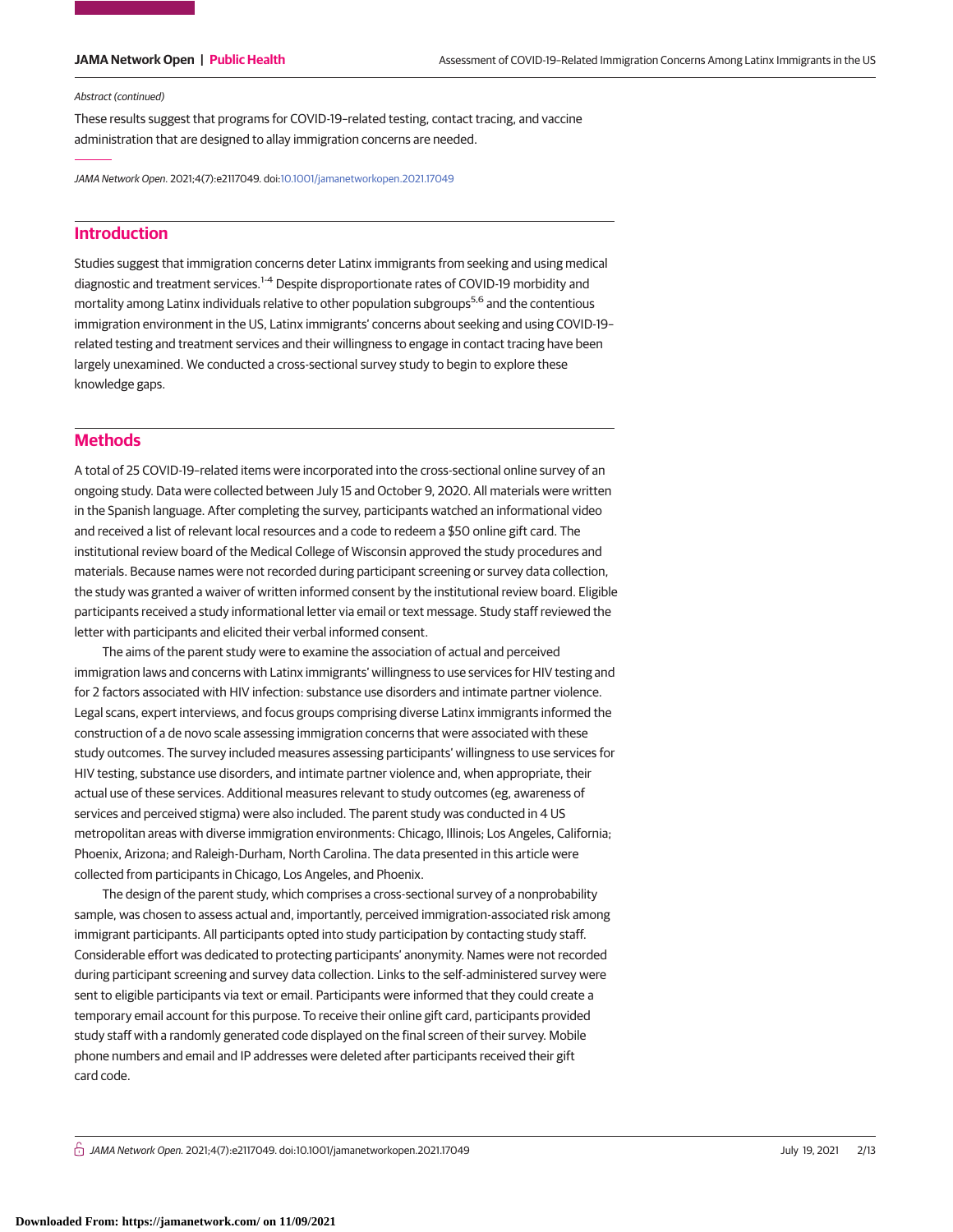## **Sample**

Participants were adult, Spanish-speaking, noncitizen Latinx immigrants (with either documented or undocumented immigration status) who had lived in the US for at least 6 months (to ensure they had the opportunity to become familiar with US immigration laws and policies) and were currently living in Chicago, Los Angeles, or Phoenix. Additional eligibility criteria, including HIV-negative or unknown status and being sexually active, were used to examine parent study outcomes. A total of 379 individuals were sent survey links. Of those, 336 individuals (88.7% participation rate, as calculated using American Association of Public Opinion Research [\(AAPOR\)](http://www.aapor.org/Publications-Media/AAPOR-Journals/Standard-Definitions.aspx) guidelines for a nonrandom online access panel<sup>7</sup>) returned completed surveys, and 43 individuals did not. An additional 213 individuals contacted us but were deemed ineligible after screening.

### **Participant Recruitment**

Participants were recruited through social media, word of mouth, and community-based organizations. Study recruitment flyers were distributed widely in places visited by Latinx immigrants during the COVID-19 pandemic (eg, local ethnic markets, places where day laborers congregate, and school lunch pick-up sites) as well as through Facebook postings and email messages to organizations serving Latinx immigrants. Recruitment flyers invited adult Latinx immigrants to call a phone number to receive screening for eligibility to participate in a confidential survey study of immigrant health. Recruitment materials were provided in the Spanish language.

### **Measures**

Sociodemographic variables included age, national origin, language preference, health insurance status, and immigration documentation status (permanent resident, visa holder, immigrant with a work permit, undocumented immigrant, or other). Participant gender was self-identified as female, male, transgender, or other. Participant ethnicity was self-identified with a single item: "Are you Hispanic or Latino?" Response options were dichotomous, with 1 indicating yes and 0 indicating no. Participants were asked to indicate the total number of years and months they had lived in the US.

The 25 COVID-19 survey items elicited participants' agreement or disagreement with statements on topics ranging from immigrants' eligibility for COVID-19–related testing and treatment services (eg, "Hospital emergency departments are the only places immigrants who don't have insurance can go to receive testing or medical care for COVID-19") to public charge rules pertaining to immigrants' financial independence and use of government-funded services (eg, "An immigrant who has used low-cost public medical services for COVID-19 may not be allowed to renew or advance their immigration status based on financial need"). Only 1 item ("All immigrants can receive publicly funded medical care for COVID-19 regardless of their immigration status") was unequivocally true. Participants indicated their responses using a 4-point Likert-type scale, with 1 indicating strongly disagree and 4 indicating strongly agree. The survey items and response frequencies are presented in **Table 1**.

Two items adapted from the Hispanic Stress Inventory<sup>8</sup> assessed participants' deportation experiences: "Have you ever been deported?" and "Has a family member or close friend ever been deported?" Willingness to identify a potentially exposed, undocumented immigrant during public health contact tracing was assessed with 2 items: "If you had COVID-19 and public health officials asked you for the names of people you had been around that might have been exposed, would you give them the name of someone you live with who was undocumented?" and "If you had COVID-19 and public health officials asked you for the names of people you had been around that might have been exposed, would you give them the name of someone you work closely with who was undocumented?" Responses to these items were dichotomous, with 1 indicating yes and 0 indicating no. The COVID-19–related items were developed relatively early in the pandemic (April-May 2020). Participants were not asked about their use of COVID-19–related testing and treatment services or whether they or anyone close to them had been diagnosed with COVID-19.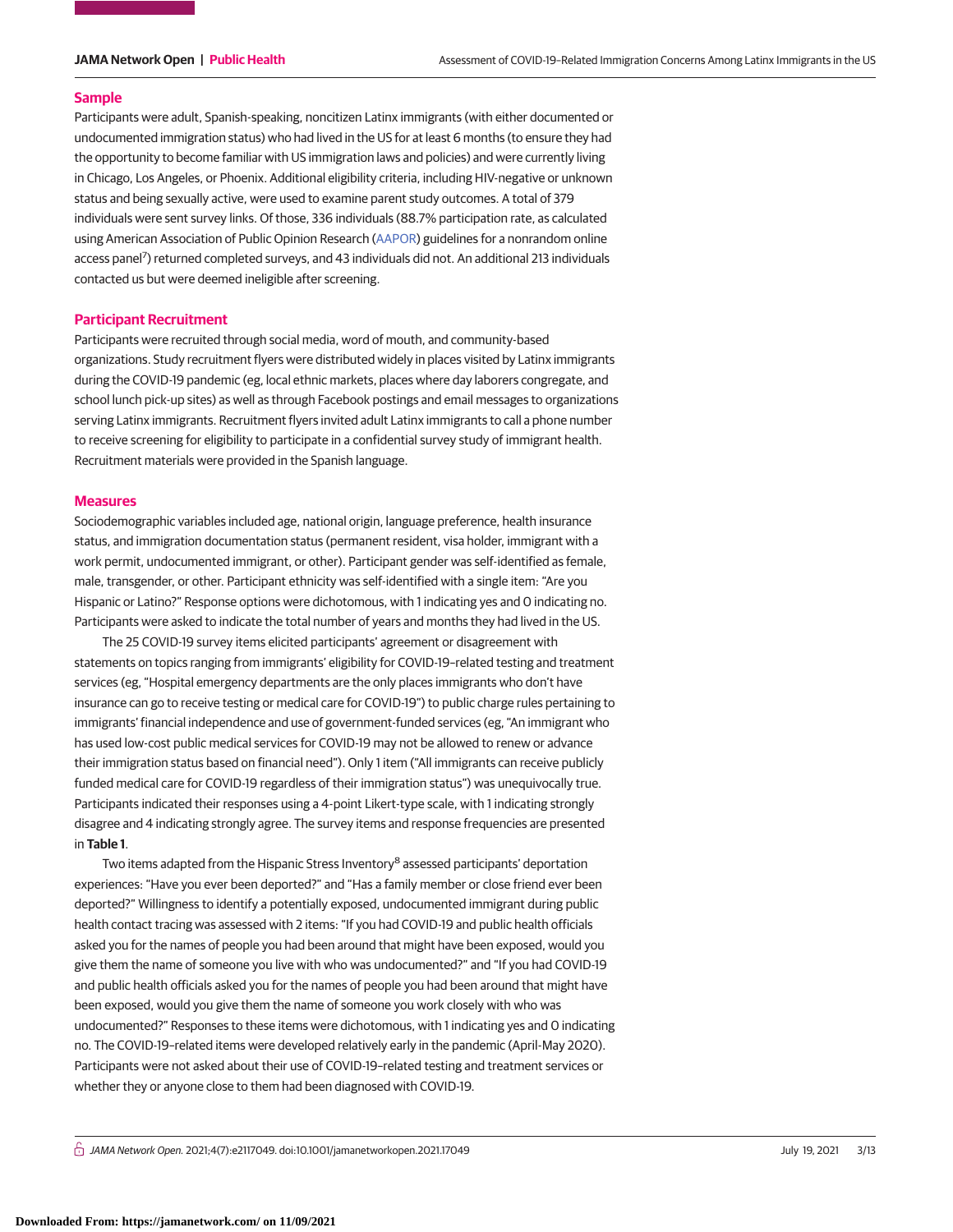### **Statistical Analysis**

Deportation experience was dichotomized, with 1 indicating ever having been deported and/or ever having had a family member or close friend who was deported and 0 indicating never having been deported and never having had a family member or close friend who was deported. Responses regarding immigration status were aggregated into 1 (having any documented immigration status) and 0 (not having any documented immigration status). Likert-type responses were dichotomized, with 1 indicating agree and 0 indicating disagree. Time lived in the US was calculated in years and dichotomized into 1 (lived in the US for ≤5 years) and O (lived in the US for >5 years). All data analyses were performed using IBM SPSS Statistics, version 27 (IBM Corp).<sup>9</sup>

Descriptive statistics, including means and frequencies, were computed. Independent sample t tests (unpaired and 2-sided) were conducted to compare COVID-19 immigration survey items with participant gender, health insurance status, immigration status, deportation experiences, and years lived in the US.

Because willingness to identify a potentially exposed, undocumented immigrant during public health contact tracing was likely to be associated with perceived immigration risk, the contact tracing items were selected for further analysis. The items were aggregated, with 1 indicating willingness to identify an undocumented household member and/or coworker and 0 indicating unwillingness to identify an undocumented household member and/or coworker. Kuder-Richardson 20 correlations

### Table 1. Agreement Response Frequencies for Selected COVID-19 Survey Items Pertaining to Immigration Law

| Item                                                                                                                                                                                                                         | Participants with<br>agreement responses,<br>No. $(\%)$ (N = 336) |
|------------------------------------------------------------------------------------------------------------------------------------------------------------------------------------------------------------------------------|-------------------------------------------------------------------|
| Immigrants' COVID-19 test results are reported to immigration authorities                                                                                                                                                    | 66 (19.6)                                                         |
| It is better for immigrants to avoid being tested for COVID-19 because their medical records are available to immigration authorities                                                                                        | 54(16.1)                                                          |
| Doctors send a report to immigration authorities whenever an immigrant seeks medical care for COVID-19                                                                                                                       | 58(17.3)                                                          |
| Doctors must inform immigration officials if they believe that an immigrant has an infectious condition like COVID-19                                                                                                        | 46(13.7)                                                          |
| Undocumented immigrants might be identified by immigration officials if they seek medical care for COVID-19                                                                                                                  | 55(16.4)                                                          |
| If an immigrant needs to be tested for COVID-19, it is best not to provide personal information because it will draw attention to his or her<br>immigration status                                                           | 69(20.5)                                                          |
| Using publicly funded medical care for COVID-19 can make immigration authorities notice one's immigration status                                                                                                             | 92(27.4)                                                          |
| To avoid government attention, it is better for immigrants not to be tested or treated for COVID-19                                                                                                                          | 52(15.5)                                                          |
| Immigrants' immigration prospects can be hurt if they get COVID-19 because immigration authorities will think that they didn't follow<br>self-quarantine rules                                                               | 82 (24.4)                                                         |
| Being diagnosed with COVID-19 will make an immigrant less attractive as a US resident to immigration officials                                                                                                               | 77(22.9)                                                          |
| Immigrants who become sick with COVID-19 will hurt their opportunities to adjust their status because immigration authorities may consider them<br>undesirable citizens                                                      | 69(20.5)                                                          |
| Immigration officials may deny the applications of immigrants who have had COVID-19 because they think that people who have had COVID-19 were<br>reckless and put others at risk                                             | 66 (19.6)                                                         |
| If an immigrant uses public medical services because they think they may have COVID-19, the government may make them pay back the cost of their<br>treatment                                                                 | 135(40.2)                                                         |
| Immigrants who are permanent residents (have green cards) should not apply for unemployment if they lost their employment due to COVID-19<br>because they will be a burden to the government                                 | 93(27.7)                                                          |
| Immigrants who hope to regularize their immigration status should not go to publicly funded clinics for COVID-19 testing or treatment because<br>immigration officials will think they cannot financially support themselves | 106(31.5)                                                         |
| An immigrant who has used low-cost public medical services for COVID-19 may not be allowed to renew or advance their immigration status based on<br>financial need                                                           | 96(28.6)                                                          |
| Immigrants must have proof that they are legal residents to be eligible for low-cost or free medical treatment for COVID-19                                                                                                  | 80 (23.8)                                                         |
| Most medical providers and clinics require patients to present a valid state ID to receive services for COVID-19; if you don't have a valid ID, they will not<br>treat you                                                   | 117(34.8)                                                         |
| Hospital emergency departments are the only places immigrants who don't have insurance can go to receive testing or medical care for COVID-19                                                                                | 89 (26.5)                                                         |
| All immigrants can receive publicly funded medical care for COVID-19 regardless of their immigration status <sup>1</sup>                                                                                                     | 223(66.4)                                                         |
| Immigration authorities will use any excuse to deny an immigration petition of someone who has had COVID-19                                                                                                                  | 137(40.8)                                                         |
| Whether a record of having COVID-19 will be a problem when you submit an immigration petition or renew your residency depends on the immigration<br>worker who reviews it                                                    | 108(32.1)                                                         |
| Immigration officials blame immigrants for COVID-19 and will look for excuses to deny their immigration applications                                                                                                         | 121 (36.0)                                                        |
| In the current political climate, it is wise for immigrants to avoid seeking medical care for COVID-19 because they may be deported                                                                                          | 76 (22.6)                                                         |
| Immigration authorities can do whatever they want to immigrant communities now that there is COVID-19                                                                                                                        | 78 (23.2)                                                         |

 $\bigcap$  JAMA Network Open. 2021;4(7):e2117049. doi:10.1001/jamanetworkopen.2021.17049  $\bigcap$  July 19, 2021 4/13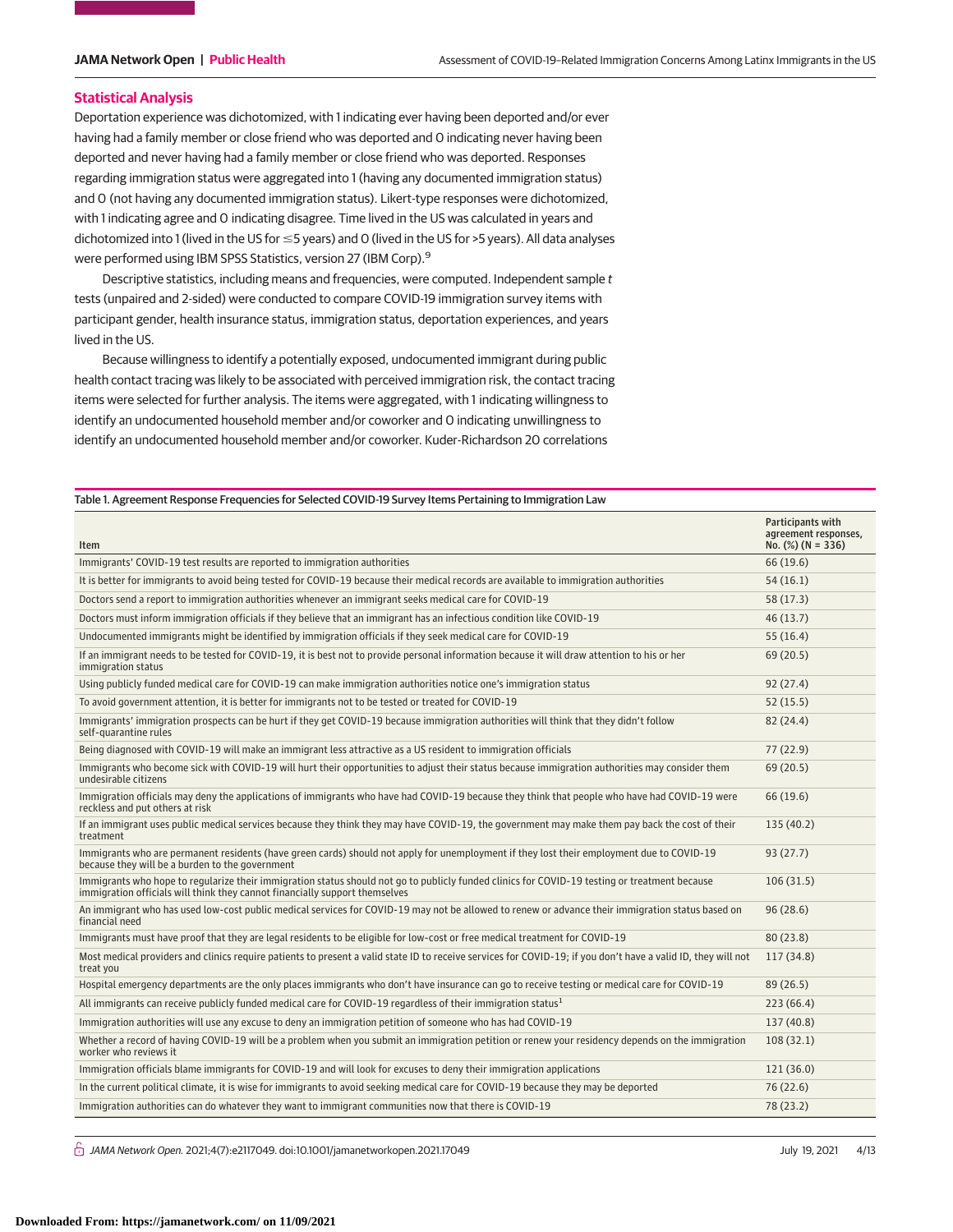and 95% CIs were computed between the aggregated contact tracing variable and variables capturing perceived immigration risk (ie, immigration documentation status, deportation experiences, and years lived in the US). The significance threshold was set at  $P < .05$ .

Missing data were imputed using the multiple imputation module of IBM SPSS Statistics, version 27. Inspection of missing data patterns indicated a range of missing data from 0.3% to 22.0%. Diagnostic plots were constructed and examined. Comparisons of missing data patterns by demographic characteristics did not reveal significant associations. A total of 40 imputed data sets were computed in 840 iterations. The estimates from the imputed data sets were combined for the analyses.<sup>10</sup>

## **Results**

Among 336 adult Latinx immigrants, the mean (SD) age was 39.7 (8.9) years. Most participants (210 individuals [62.5%]) identified as female; 1 participant (0.3%) identified as transgender, and 1 participant (0.3%) identified as other. Most participants were born in Mexico (291 individuals [86.6%]) and preferred to speak Spanish all or most of the time (265 individuals [78.9%]). All participants self-identified as Hispanic or Latino. Eighty participants (23.8%) had health insurance. Only 22 participants (6.6%) had been deported, but more than one-third (128 participants [38.1%]) reported that a family member or close friend had been deported. Thirty-three participants (9.8%) had lived in the US for 5 years or less. Nearly two-thirds of participants (216 individuals [64.3%]) reported that their immigration status was undocumented. Additional sociodemographic characteristics are presented in **Table 2**.

A substantial proportion of participants endorsed 1 or more statements about restrictions on immigrants' access to COVID-19–related testing and treatment. A total of 80 participants (23.8%) agreed that immigrants must have proof of legal residency to be eligible for low-cost or free treatment for COVID-19, and 89 participants (26.5%) agreed that hospital emergency departments were the only source for COVID-19–related testing and treatment for uninsured immigrants. More than one-third of participants (117 individuals [34.8%]) believed that most medical providers would deny COVID-19 care if an immigrant did not have valid state identification.

Of particular concern was the number of participants who believed that using COVID-19 health care services could result in serious immigration consequences. In total, 92 participants (27.4%) agreed that using public services for COVID-19–related testing and treatment could jeopardize an individual's immigration prospects by drawing attention to immigration status, and 106 participants (31.6%) agreed that using public COVID-19–related testing and treatment services could raise questions about an immigrant's financial standing. A substantial proportion of participants believed that simply receiving a diagnosis of COVID-19 could have negative immigration consequences. A total of 69 participants (20.5%) agreed that immigration authorities may consider immigrants who have been diagnosed with COVID-19 to be undesirable citizens, and 121 participants (36.0%) agreed that immigration officials blame immigrants for COVID-19 and will look for excuses to deny their immigration applications. A total of 52 participants (15.5%) agreed that, to avoid government attention, it is better for immigrants not to be tested or treated for COVID-19. Additional COVID-19 survey items and response frequencies are presented in Table 2.

Independent sample t tests examining mean participant agreement with COVID-19 survey items yielded no statistically significant differences based on participant gender or health insurance status. However, significant differences were observed between mean responses to several items by immigration documentation status, time lived in the US, and deportation experiences. The mean agreement responses of documented and undocumented immigrants varied significantly on only 2 items, and t tests comparing item responses revealed that documented immigrants had higher agreement with the following 2 items: "Hospital emergency departments are the only places immigrants who don't have insurance can go to receive testing or medical care for COVID-19" (mean [SD] agreement, 1.61 [1.02] among undocumented immigrants vs 2.04 [1.15] among documented

 $\bigcap$  JAMA Network Open. 2021;4(7):e2117049. doi:10.1001/jamanetworkopen.2021.17049  $\bigcap$  July 19, 2021 5/13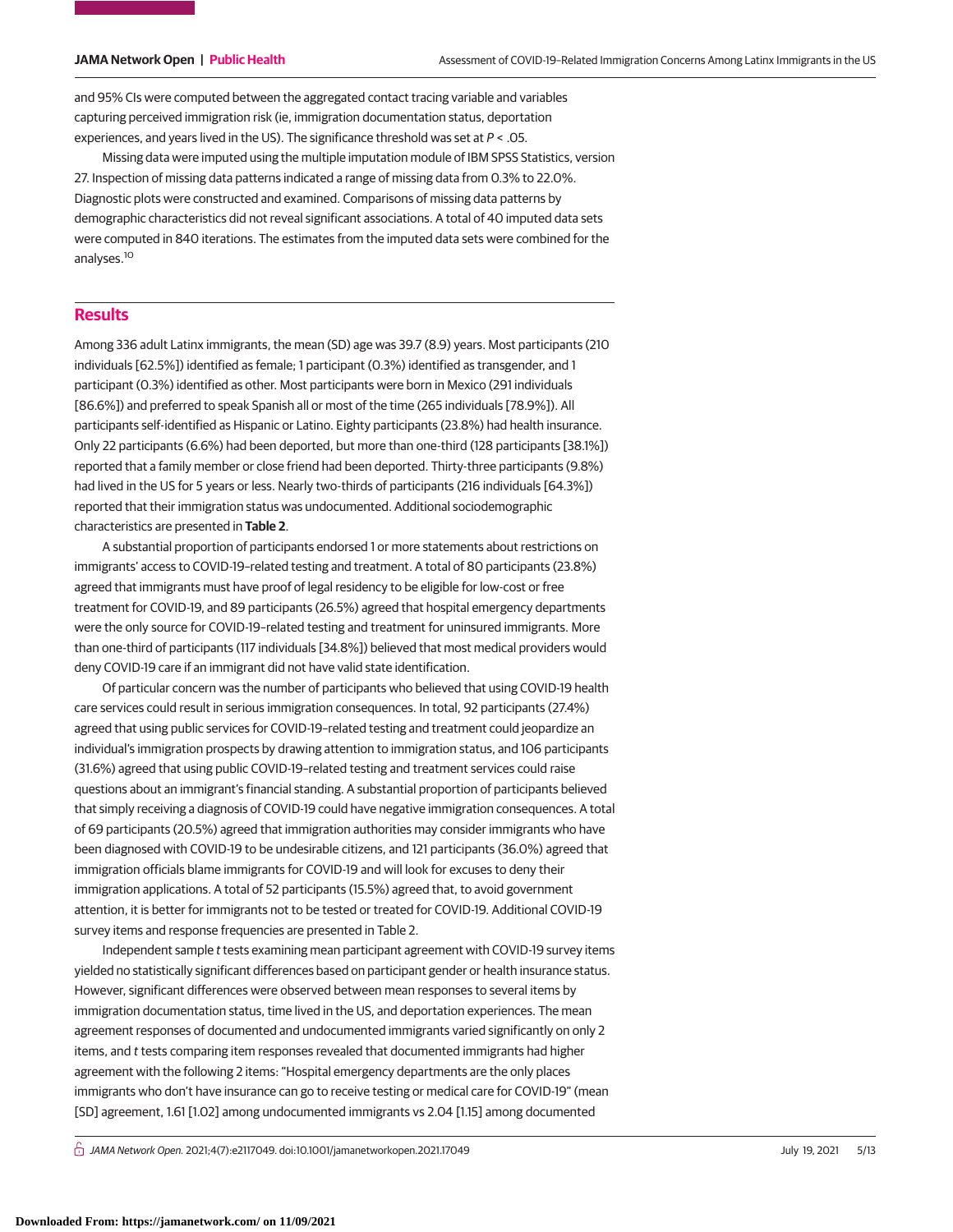immigrants; difference in mean agreement, −0.42 [95% CI, −0.67 to −0.17]; t = −3.34; P = .001) and "Immigration authorities can do whatever they want to immigrant communities now that there is COVID-19" (mean [SD] agreement, 1.52 [0.93] among undocumented immigrants vs 1.88 [1.14] among documented immigrants; difference in mean agreement, −0.36 [95% CI, −0.59 to −0.12];  $t = -3.02; P = .003$ ).

|                                        | Participants,           |
|----------------------------------------|-------------------------|
| Characteristic<br>Gender               | No. $(\%)$ (N = 336)    |
| Male                                   |                         |
| Female                                 | 124 (36.9)<br>210(62.5) |
| Transgender                            |                         |
| Other                                  | 1(0.3)                  |
|                                        | 1(0.3)                  |
| Age range, y<br>18-24                  | 18(5.4)                 |
| 25-44                                  |                         |
| $45 - 54$                              | 221 (65.8)              |
| $55 - 64$                              | 84 (25.0)               |
| $\geq 65$                              | 9(2,7)                  |
|                                        | 4(1.2)                  |
| Marital status                         |                         |
| Married                                | 184 (54.8)              |
| Long-term relationship but not married | 106(31.5)               |
| Single<br><b>Educational level</b>     | 46 (13.7)               |
| ≤High school                           |                         |
|                                        | 248 (73.8)              |
| <b>Technical degree</b>                | 29 (8.6)                |
| Some college or college graduate       | 58 (17.3)               |
| Monthly income, \$                     |                         |
| 0-999                                  | 164 (48.8)              |
| 1000-1999                              | 118 (35.1)              |
| 2000-4999                              | 52 (15.5)               |
| ≥5000                                  | 2(0.6)                  |
| Health insurance status                |                         |
| No                                     | 256 (76.2)              |
| Yes                                    | 80(23.8)                |
| Immigration status                     |                         |
| Undocumented                           | 216 (64.3)              |
| Documented                             | 120 (35.7)              |
| Country of birth                       |                         |
| Cuba                                   | 2(0.6)                  |
| <b>El Salvador</b>                     | 8(2.4)                  |
| Ecuador                                | 3(0.9)                  |
| Guatemala                              | 14(4.2)                 |
| Honduras                               | 4(1.2)                  |
| Mexico                                 | 291 (86.6)              |
| Nicaragua                              | 1(0.3)                  |
| Other                                  | 13(3.9)                 |
| Preferred language                     |                         |
| English always or most of the time     | 9(2.7)                  |
| Both English and Spanish equally       | 60(17.9)                |
| Spanish always or most of the time     | 265 (78.9)              |
| Another language                       | 2(0.6)                  |

 $\hat{\Box}$  JAMA Network Open. 2021;4(7):e2117049. doi:10.1001/jamanetworkopen.2021.17049 (Berlined) July 19, 2021 6/13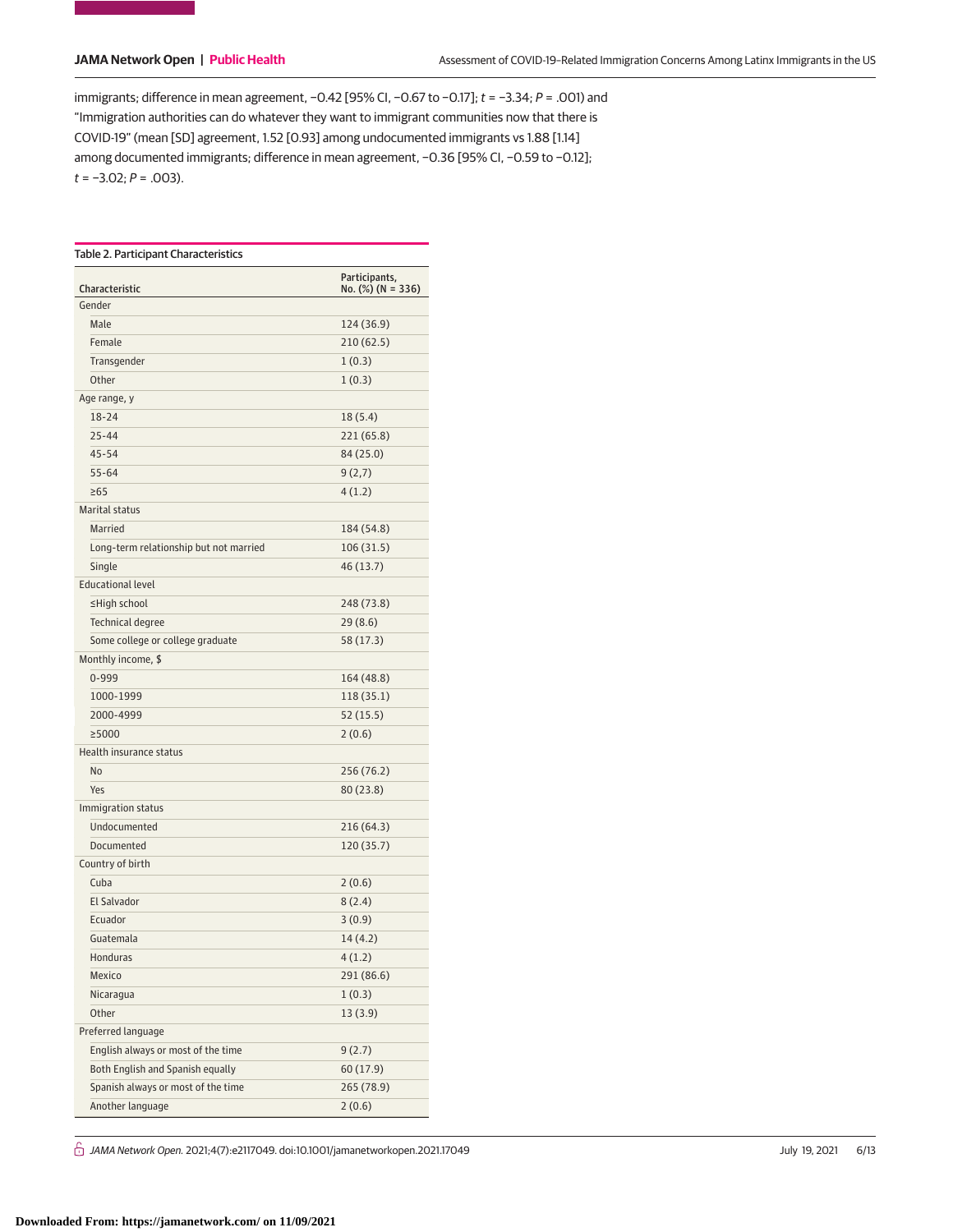Comparisons of mean agreement responses as a function of years lived in the US ( $\leq$ 5 years vs >5 years) indicated statistically significant differences in mean agreement with 18 of the 25 items. Agreement among recent immigrants was higher for almost all of these items. Notably, the mean agreement of item responses associated with the routine release of medical information to immigration authorities was consistently higher among recent immigrants. For example, regarding the item, "Immigrants' COVID-19 test results are reported to immigration authorities," the mean (SD) agreement among immigrants living in the US for 5 years or less was 2.10 (1.19) vs 1.47 (0.95) among immigrants living in the US for more than 5 years (difference in mean agreement, 0.63 [95% CI, 0.28- 0.96];  $t = 3.62$ ;  $P = .001$ ).

Comparisons of mean agreement responses by participant deportation experiences revealed significant differences in 10 items. In every instance, the mean item agreement of those with deportation experiences was higher compared with those who did not have deportation experiences. Participants with deportation experiences had higher endorsement of 1 survey item reflecting the unpredictable nature of immigration processes: "Whether a record of having COVID-19 will be a problem when you submit an immigration petition or renew your residency depends on the immigration worker who reviews it." The mean (SD) agreement for this item was 1.73 (1.01) among those without deportation experiences vs 2.13 (1.22) among those with deportation experiences (difference in mean agreement, −0.40 [95% CI, −0.66 to −0.13]; t = −2.98; P = .003). Additional comparisons of mean agreement responses are shown in **Table 3**, **Table 4**, and **Table 5**.

With regard to contact tracing, 96 participants (28.6%) and 114 participants (33.9%), respectively, reported that they would be unwilling to provide public health representatives with the name of a potentially exposed, undocumented household member or coworker. Willingness to provide names for contact tracing was inversely associated with having deportation experiences  $(r = -0.17; 95\%$  CI,  $-0.06$  to 0.27; P = .003). Participants with deportation experiences more frequently reported that they would be unwilling to identify an undocumented contact compared with participants without deportation experiences. Reluctance to identify an undocumented contact was not significantly associated with years lived in the US (r = 0.07; 95% CI, −0.16 to 0.17; P = .15) or immigration status (r = 0.03; 95% CI, −0.07 to 0.13; P = .56).

## **Discussion**

In this survey study, a substantial number of immigrants endorsed statements (which were often erroneous) about restrictions on immigrants' access to COVID-19–related testing and treatment services and the potential negative immigration ramifications of using these services. Most participants had no health insurance, and many believed that if they used publicly funded health care services, they would draw attention to their immigration status or jeopardize their immigration prospects. Assumptions about ineligibility for COVID-19–related testing or treatment and/or fears about the immigration ramifications of using these services may lead immigrants to avoid or delay critical care.

Comparisons of mean responses on the COVID-19–related items identified particularly vulnerable immigrant groups. Living in the US for 5 years or less was associated with greater agreement on most of the COVID-19 items compared with living in the US for more than 5 years. Notably, recent immigrants had higher endorsement of statements associated with the confidentiality of their medical information. This finding may be attributable to recent immigrants' not having had the opportunity to learn about their rights in the US. Language barriers may make it even more difficult for them to become familiar with US laws.

Having deportation experiences was associated with greater agreement with several COVID-19 items compared with not having deportation experiences. Notably, most participants with deportation experiences had not been deported themselves but instead reported that a family member or close friend had been deported. The impact of the deportation experience appeared to extend to those left behind. Furthermore, if individuals perceive that immigration laws are applied

 $\bigcap$  JAMA Network Open. 2021;4(7):e2117049. doi:10.1001/jamanetworkopen.2021.17049  $\bigcap$  July 19, 2021 7/13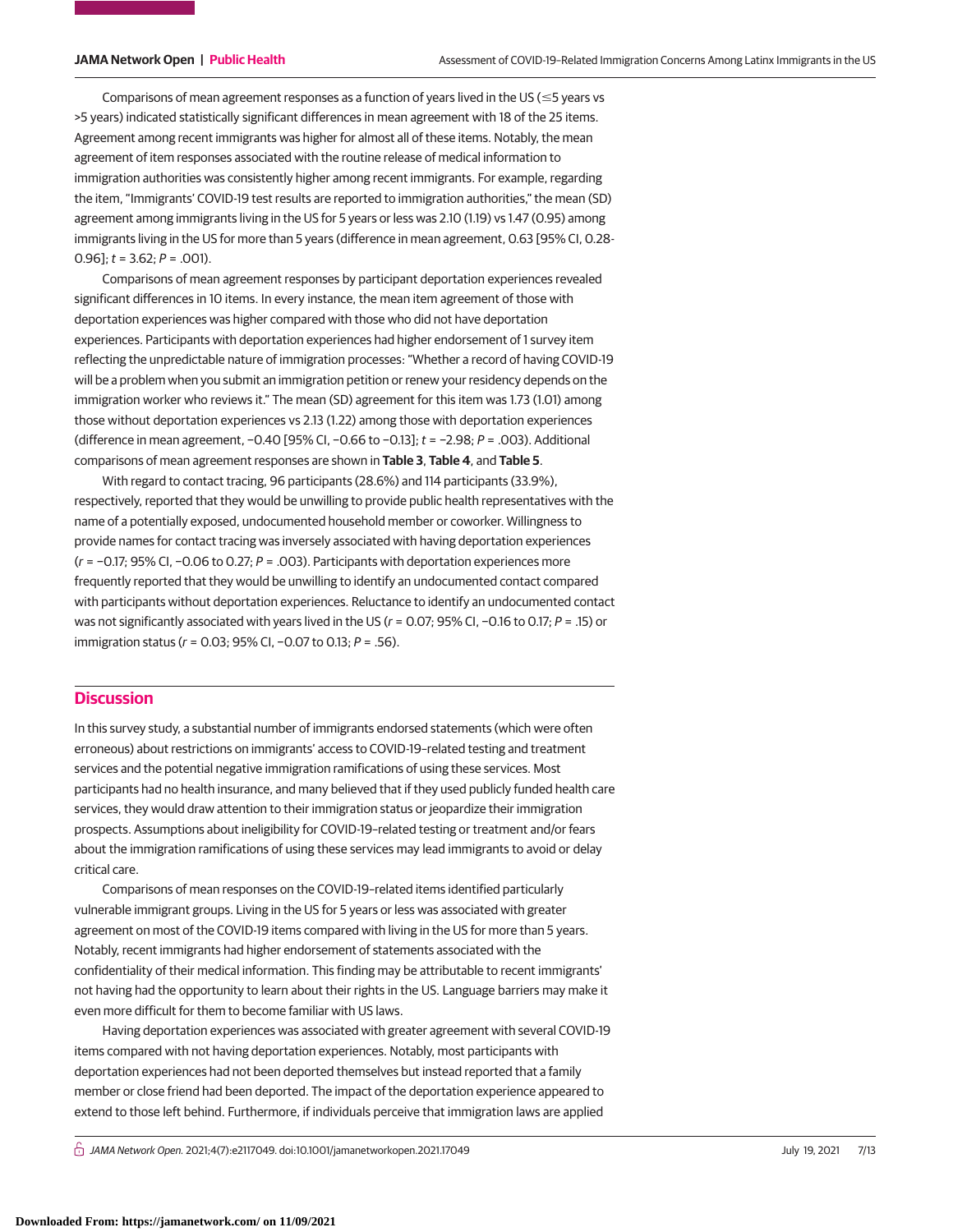## Table 3. Mean Agreement With COVID-19 Survey Items by Immigration Status

|                                                                                                                                                                                                                                    | Participant agreement, mean (SD) <sup>a</sup> |                    |                                                  |                             |  |  |
|------------------------------------------------------------------------------------------------------------------------------------------------------------------------------------------------------------------------------------|-----------------------------------------------|--------------------|--------------------------------------------------|-----------------------------|--|--|
|                                                                                                                                                                                                                                    | <b>Undocumented</b>                           | <b>Documented</b>  | Difference in mean                               |                             |  |  |
| Item                                                                                                                                                                                                                               | immigration status                            | immigration status | agreement (95% CI)<br>$-0.16$ ( $-0.37$ to 0.04) | $\boldsymbol{t}$<br>$-1.54$ |  |  |
| Immigrants' COVID-19 test results are reported to immigration<br>authorities                                                                                                                                                       | 1.47(0.96)                                    | 1.63(1.05)         |                                                  |                             |  |  |
| It is better for immigrants to avoid being tested for COVID-19 because<br>their medical records are available to immigration authorities                                                                                           | 1.45(0.96)                                    | 1.54(1.02)         | $-0.09$ ( $-0.32$ to 0.13)                       | $-0.83$                     |  |  |
| Doctors send a report to immigration authorities whenever an<br>immigrant seeks medical care for COVID-19                                                                                                                          | 1.46(0.88)                                    | 1.58(1.02)         | $-0.11$ ( $-0.34$ to 0.10)                       | $-1.02$                     |  |  |
| Doctors must inform immigration officials if they believe that an<br>immigrant has an infectious condition like COVID-19                                                                                                           | 1.38(0.75)                                    | 1.54(1.07)         | $-0.16$ ( $-0.37$ to 0.04)                       | $-1.55$                     |  |  |
| Undocumented immigrants might be identified by immigration<br>officials if they seek medical care for COVID-19                                                                                                                     | 1.46(0.83)                                    | 1.51(0.83)         | $-0.05$ ( $-0.24$ to 0.14)                       | $-0.52$                     |  |  |
| If an immigrant needs to be tested for COVID-19, it is best not to<br>provide personal information because it will draw attention to his or<br>her immigration status                                                              | 1.57(1.11)                                    | 1.71(1.27)         | $-0.14$ ( $-0.40$ to $0.11$ )                    | $-1.10$                     |  |  |
| Using publicly funded medical care for COVID-19 can make<br>immigration authorities notice one's immigration status                                                                                                                | 1.78(1.60)                                    | 1.77(1.52)         | $0 (-0.30 to 0.32)$                              | 0.04                        |  |  |
| To avoid government attention, it is better for immigrants to not be<br>tested or treated for COVID-19                                                                                                                             | 1.40(0.91)                                    | 1.49(0.87)         | $-0.08$ ( $-0.30$ to $0.12$ )                    | $-0.81$                     |  |  |
| Immigrants' immigration prospects can be hurt if they get COVID-19<br>because immigration authorities will think that they didn't follow self-<br>quarantine rules                                                                 | 1.78(1.60)                                    | 1.66(1.52)         | $0.12$ (-0.22 to 0.46)                           | 0.74                        |  |  |
| Being diagnosed with COVID-19 will make an immigrant less attractive 1.55 (1.29)<br>as a US resident to immigration officials                                                                                                      |                                               | 1.70(2.07)         | $-0.14$ ( $-0.42$ to 0.13)                       | $-1.04$                     |  |  |
| Immigrants who become sick with COVID-19 will hurt their<br>opportunities to adjust their status because immigration authorities<br>may consider them undesirable citizens                                                         | 1.57(1.94)                                    | 1.59(0.91)         | $-0.02$ ( $-0.30$ to 0.25)                       | $-0.17$                     |  |  |
| Immigration officials may deny the applications of immigrants who<br>have had COVID-19 because they think that people who have had<br>COVID-19 were reckless and put others at risk                                                | 1.53(0.91)                                    | 1.63(0.91)         | $-0.09$ ( $-0.30$ to $0.11$ )                    | $-0.90$                     |  |  |
| If an immigrant uses public medical services because they think they<br>may have COVID-19, the government may make them pay back the<br>cost of their treatment                                                                    | 2.04(1.68)                                    | 2.07(2.42)         | $-0.03$ ( $-0.41$ to 0.34)                       | $-0.18$                     |  |  |
| Immigrants who are permanent residents (have green cards) should<br>not apply for unemployment if they lost their employment due to<br>COVID-19 because they will be a burden to the government                                    | 1.73(1.50)                                    | 1.83(1.43)         | $-0.09$ ( $-0.38$ to 0.20)                       | $-0.64$                     |  |  |
| Immigrants who hope to regularize their immigration status should<br>not go to publicly funded clinics for COVID-19 testing or treatment<br>because immigration officials will think they cannot financially<br>support themselves | 1.88(1.83)                                    | 1.97(1.82)         | $-0.08$ ( $-0.44$ to 0.27)                       | $-0.48$                     |  |  |
| An immigrant who has used low-cost public medical services for<br>COVID-19 may not be allowed to renew or advance their immigration<br>status based on financial need                                                              | 1.84(1.60)                                    | 1.87(1.55)         | $-0.03$ ( $-0.43$ to 0.28)                       | $-0.21$                     |  |  |
| Immigrants must have proof that they are legal residents to be eligible<br>for low-cost or free medical treatment for COVID-19                                                                                                     | 1.64(1.08)                                    | 1.87(1.55)         | $-0.23$ ( $-0.50$ to 0.02)                       | $-1.78$                     |  |  |
| Most medical providers and clinics require patients to present a valid<br>state ID to receive services for COVID-19; if you don't have a valid ID,<br>they will not treat you                                                      | 1.95(2.07)                                    | 2.20(1.85)         | $-0.25$ ( $-0.61$ to 0.09)                       | $-1.49$                     |  |  |
| Hospital emergency departments are the only places immigrants who<br>don't have insurance can go to receive testing or medical care for<br>$COVID-19b$                                                                             | 1.61(1.02)                                    | 2.04(1.15)         | $-0.42$ ( $-0.67$ to $-0.17$ )                   | $-3.34$                     |  |  |
| All immigrants can receive publicly funded medical care for COVID-19<br>regardless of their immigration status <sup>1</sup>                                                                                                        | 3.08(1.46)                                    | 2.81(1.58)         | 0.27(0 to 0.55)                                  | $-1.54$                     |  |  |
| Immigration authorities will use any excuse to deny an immigration<br>petition of someone who has had COVID-19 <sup>c</sup>                                                                                                        | 2.06(2.03)                                    | 2.13(2.17)         | $-0.06$ ( $-0.45$ to 0.31)                       | $-0.83$                     |  |  |
| Whether a record of having COVID-19 will be a problem when you<br>submit an immigration petition or renew your residency depends on<br>the immigration worker who reviews it                                                       | 1.84(1.71)                                    | 1.97(1.55)         | $-0.13$ ( $-0.43$ to 0.17)                       | $-0.85$                     |  |  |
| Immigration officials blame immigrants for COVID-19 and will look for<br>excuses to deny their immigration applications                                                                                                            | 1.92(1.68)                                    | 2.04(1.72)         | $-.012$ ( $-.043$ to 0.19)                       | $-1.55$                     |  |  |
| In the current political climate, it is wise for immigrants to avoid<br>seeking medical care for COVID-19 because they may be deported                                                                                             | 1.62(1.05)                                    | 1.75(1.05)         | $-0.13$ ( $-0.36$ to 0.09)                       | $-0.52$                     |  |  |
| Immigration authorities can do whatever they want to immigrant<br>communities now that there is COVID-19c                                                                                                                          | 1.52(0.93)                                    | 1.88(1.14)         | $-0.36$ ( $-0.59$ to $-0.12$ )                   | $-3.02$                     |  |  |
| $P = .003$ .<br>Responses were based on a 4-point Likert-type scale, with 1 indicating strongly                                                                                                                                    |                                               |                    |                                                  |                             |  |  |

disagree and 4 indicating strongly agree.

 $b$   $p = .001$ .

 $\hat{\odot}$  JAMA Network Open. 2021;4(7):e2117049. doi:10.1001/jamanetworkopen.2021.17049 (July 19, 2021 8/13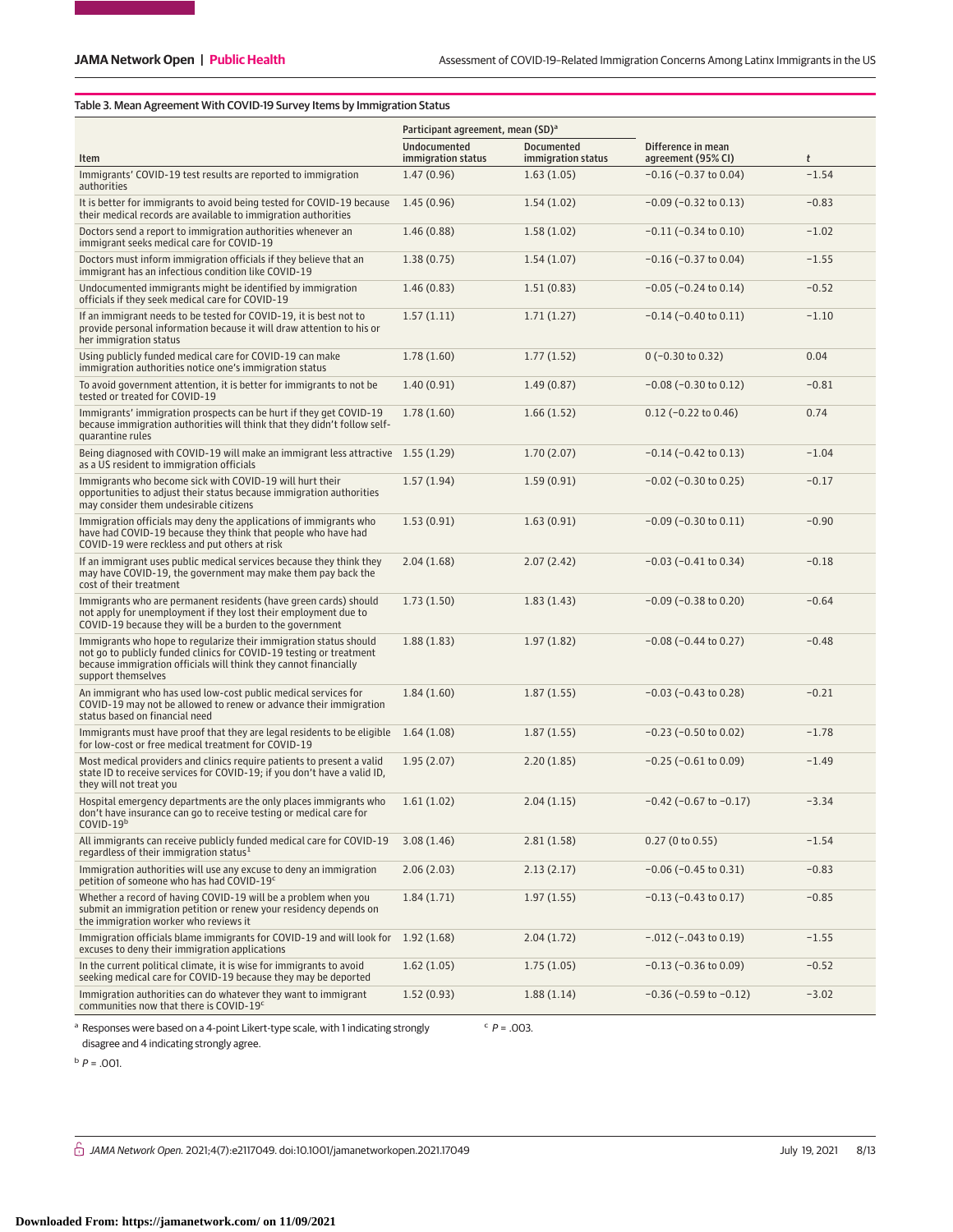## Table 4. Mean Agreement With COVID-19 Survey Items by Years Lived in the US

|                                                                                                                                                                                                                                              | Participant agreement, mean (SD) <sup>a</sup> |            | Difference in mean            |         |  |
|----------------------------------------------------------------------------------------------------------------------------------------------------------------------------------------------------------------------------------------------|-----------------------------------------------|------------|-------------------------------|---------|--|
| Item                                                                                                                                                                                                                                         | $\leq$ 5 y in US                              | >5 y in US | agreement (95% CI)            | t       |  |
| Immigrants' COVID-19 test results are reported to immigration authorities <sup>b</sup>                                                                                                                                                       | 2.10(1.19)                                    | 1.47(0.95) | $0.63$ (0.28 to 0.96)         | 3.62    |  |
| It is better for immigrants to avoid being tested for COVID-19 because their<br>medical records are available to immigration authorities <sup>c</sup>                                                                                        | 1.82(1.20)                                    | 1.45(0.88) | $0.37(0.03 \text{ to } 0.71)$ | 2.17    |  |
| Doctors send a report to immigration authorities whenever an immigrant<br>seeks medical care for COVID-19 <sup>d</sup>                                                                                                                       | 1.93(1.06)                                    | 1.46(0.85) | $0.47$ (0.15 to 0.79)         | 2.87    |  |
| Doctors must inform immigration officials if they believe that an immigrant<br>has an infectious condition like COVID-19 <sup>e</sup>                                                                                                        | 1.89(1.12)                                    | 1.39(0.88) | $0.49(0.17 \text{ to } 0.81)$ | 3.06    |  |
| Undocumented immigrants might be identified by immigration officials if<br>they seek medical care for COVID-19 <sup>f</sup>                                                                                                                  | 1.88(1.17)                                    | 1.44(0.81) | $0.44$ (0.11 to 0.76)         | 2.68    |  |
| If an immigrant needs to be tested for COVID-19, it is best not to provide<br>personal information because it will draw attention to his or her immigration<br>status                                                                        | 1.91(1.21)                                    | 1.59(1.05) | $0.31 (-0.04 to 0.67)$        | 1.72    |  |
| Using publicly funded medical care for COVID-19 can make immigration<br>authorities notice one's immigration status <sup>9</sup>                                                                                                             | 2.27(1.37)                                    | 1.72(1.20) | $0.55(0.16 \text{ to } 0.94)$ | 2.77    |  |
| To avoid government attention, it is better for immigrants to not be tested or<br>treated for COVID-19 <sup>b</sup>                                                                                                                          | 1.96(1.33)                                    | 1.38(0.78) | $0.58(0.25 \text{ to } 0.90)$ | 3.52    |  |
| Immigrants' immigration prospects can be hurt if they get COVID-19 because 2.18 (1.48)<br>immigration authorities will think that they didn't follow self-quarantine<br>rules <sup>h</sup>                                                   |                                               | 1.68(1.09) | 0.50(0.08 to 0.91)            | 2.39    |  |
| Being diagnosed with COVID-19 will make an immigrant less attractive as a<br>US resident to immigration officials <sup>c</sup>                                                                                                               | 1.99(1.49)                                    | 1.57(1.09) | $0.42$ (0.02 to 0.81)         | 2.11    |  |
| Immigrants who become sick with COVID-19 will hurt their opportunities to<br>adjust their status because immigration authorities may consider them<br>undesirable citizens <sup>9</sup>                                                      | 2.04(1.40)                                    | 1.53(0.88) | $0.51(0.15 \text{ to } 0.87)$ | 2.78    |  |
| Immigration officials may deny the applications of immigrants who have had<br>COVID-19 because they think that people who have had COVID-19 were<br>reckless and put others at risk <sup>h</sup>                                             | 1.95(1.21)                                    | 1.53(0.85) | 0.42 (0.09 to 0.76)           | 2.50    |  |
| If an immigrant uses public medical services because they think they may<br>have COVID-19, the government may make them pay back the cost of their<br>treatment                                                                              | 2.26(1.71)                                    | 2.02(1.44) | $0.23$ (-0.24 to 0.71)        | 0.98    |  |
| Immigrants who are permanent residents (have green cards) should not apply 2.36 (1.58)<br>for unemployment if they lost their employment due to COVID-19 because<br>they will be a burden to the government <sup>e</sup>                     |                                               | 1.71(1.16) | $0.65$ (0.24 to 1.05)         | 3.14    |  |
| Immigrants who hope to regularize their immigration status should not go to<br>publicly funded clinics for COVID-19 testing or treatment because<br>immigration officials will think they cannot financially support themselves <sup>c</sup> | 2.31(1.29)                                    | 1.87(1.31) | $0.43$ (0.02 to 0.85)         | 2.07    |  |
| An immigrant who has used low-cost public medical services for COVID-19<br>may not be allowed to renew or advance their immigration status based on<br>financial need <sup>c</sup>                                                           | 2.23(1.21)                                    | 1.81(1.31) | $0.42$ (0.02 to 0.85)         | 2.08    |  |
| Immigrants must have proof that they are legal residents to be eligible for<br>low-cost or free medical treatment for COVID-19 <sup>1</sup>                                                                                                  | 2.26(1.33)                                    | 1.67(1.12) | 0.58(0.20 to 0.96)            | 3.02    |  |
| Most medical providers and clinics require patients to present a valid state ID<br>to receive services for COVID-19; if you don't have a valid ID, they will not<br>treat you                                                                | 2.27(1.40)                                    | 2.02(1.61) | $0.25$ (-0.20 to 0.70)        | 1.08    |  |
| Hospital emergency departments are the only places immigrants who don't<br>have insurance can go to receive testing or medical care for COVID-19 <sup>d</sup>                                                                                | 2.33(1.33)                                    | 1.72(1.20) | $0.60$ (0.19 to 1.00)         | 2.91    |  |
| All immigrants can receive publicly funded medical care for COVID-19<br>regardless of their immigration status $1$                                                                                                                           | 2.65(1.32)                                    | 3.01(1.48) | $-0.36$ ( $-0.80$ to 0.08)    | $-1.60$ |  |
| Immigration authorities will use any excuse to deny an immigration petition<br>of someone who has had COVID-19                                                                                                                               | 2.40(1.59)                                    | 2.06(1.48) | $0.33$ (-0.08 to 0.76)        | 1.55    |  |
| Whether a record of having COVID-19 will be a problem when you submit an<br>immigration petition or renew your residency depends on the immigration<br>worker who reviews it                                                                 | 2.21(1.40)                                    | 1.85(1.52) | $0.35$ (-0.06 to 0.78)        | 1.64    |  |
| Immigration officials blame immigrants for COVID-19 and will look for<br>excuses to deny their immigration applications                                                                                                                      | 2.27(1.48)                                    | 1.93(1.44) | $0.33$ (-0.08 to 0.76)        | 1.55    |  |
| In the current political climate, it is wise for immigrants to avoid seeking<br>medical care for COVID-19 because they may be deported                                                                                                       | 2.06(1.33)                                    | 1.93(0.98) | $0.42$ (0.06 to 0.79))        | 2.29    |  |
| Immigration authorities can do whatever they want to immigrant<br>communities now that there is COVID-19 <sup>i</sup>                                                                                                                        | 2.18(1.38)                                    | 1.61(1.01) | $0.57$ (0.20 to 0.94)         | $-3.02$ |  |
| Responses were based on a 4-point Likert-type scale, with 1 indicating strongly                                                                                                                                                              | $P = .007$ .                                  |            |                               |         |  |
| disagree and 4 indicating strongly agree.                                                                                                                                                                                                    | $B = 0.006$ .                                 |            |                               |         |  |
| $P = .001$ .                                                                                                                                                                                                                                 | $h \cdot P = 0.01$ .                          |            |                               |         |  |
| $P = .03$ .                                                                                                                                                                                                                                  | $P = .003$ .                                  |            |                               |         |  |
| $^{\rm d}$ P = .004.                                                                                                                                                                                                                         |                                               |            |                               |         |  |
| $P = .002$ .                                                                                                                                                                                                                                 |                                               |            |                               |         |  |

 $\hat{\odot}$  JAMA Network Open. 2021;4(7):e2117049. doi:10.1001/jamanetworkopen.2021.17049 (July 19, 2021 9/13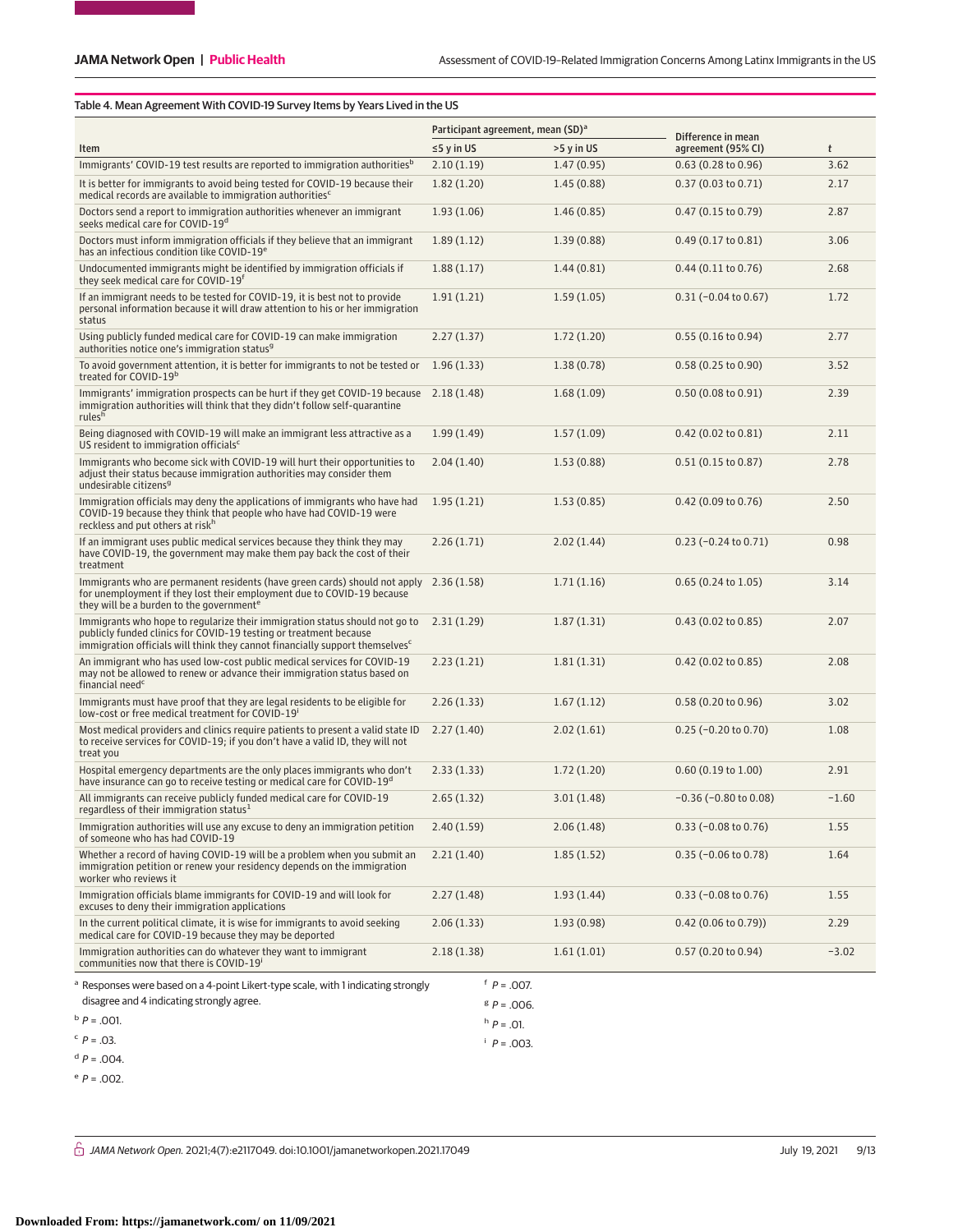## Table 5. Mean Agreement With COVID-19 Survey Items by Deportation Experience

|                                                                                                                                                                                                                                    | Participant agreement, mean (SD) <sup>a</sup> |                        |                                          |         |
|------------------------------------------------------------------------------------------------------------------------------------------------------------------------------------------------------------------------------------|-----------------------------------------------|------------------------|------------------------------------------|---------|
| Item                                                                                                                                                                                                                               | No deportation experience                     | Deportation experience | Difference in mean<br>agreement (95% CI) | t       |
| Immigrants' COVID-19 test results are reported to immigration<br>authorities <sup>b</sup>                                                                                                                                          | 1.44(1.15)                                    | 1.68(0.93)             | $-0.24$ ( $-0.46$ to 0.007)              | $-2.03$ |
| It is better for immigrants to avoid being tested for COVID-19<br>because their medical records are available to immigration<br>authorities                                                                                        | 1.42(1.05)                                    | 1.58(0.80)             | $-0.16$ ( $-0.36$ to 0.05)               | $-1.47$ |
| Doctors send a report to immigration authorities whenever an<br>immigrant seeks medical care for COVID-19                                                                                                                          | 1.43(1.80)                                    | 1.62(0.75)             | $-0.19$ ( $-0.40$ to $0.01$ )            | $-1.83$ |
| Doctors must inform immigration officials if they believe that an<br>immigrant has an infectious condition like COVID-19                                                                                                           | 1.40(0.87)                                    | 1.50(1.02)             | $-0.10$ ( $-0.32$ to $0.11$ )            | $-0.93$ |
| Undocumented immigrants might be identified by immigration<br>officials if they seek medical care for COVID-19 <sup>c</sup>                                                                                                        | 1.35(1.15)                                    | 1.68(0.56)             | $-0.33$ ( $-0.52$ to $-0.12$ )           | $-3.24$ |
| If an immigrant needs to be tested for COVID-19, it is best not to<br>provide personal information because it will draw attention to his or<br>her immigration status                                                              | 1.59(1.17)                                    | 1.67(1.02)             | $-0.08$ ( $-0.31$ to $0.15$ )            | $-0.68$ |
| Using publicly funded medical care for COVID-19 can make<br>immigration authorities notice one's immigration status <sup>d</sup>                                                                                                   | 1.64(1.36)                                    | 1.99(1.13)             | $-0.35$ ( $-0.59$ to $-0.10$ )           | $-2.79$ |
| To avoid government attention, it is better for immigrants to not be<br>tested or treated for COVID-19                                                                                                                             | 1.39(0.94)                                    | 1.50(0.80)             | $-0.11$ ( $-0.31$ to 0.09)               | $-1.07$ |
| Immigrants' immigration prospects can be hurt if they get<br>COVID-19 because immigration authorities will think that they<br>didn't follow self-quarantine rules                                                                  | 1.70(1.22)                                    | 1.78(1.20)             | $-0.08$ ( $-0.32$ to $0.16$ )            | $-0.63$ |
| Being diagnosed with COVID-19 will make an immigrant less<br>attractive as a US resident to immigration officials <sup>e</sup>                                                                                                     | 1.50(1.25)                                    | 1.77(1.07)             | $-0.27$ ( $-0.50$ to $-0.02$ )           | $-2.16$ |
| Immigrants who become sick with COVID-19 will hurt their<br>opportunities to adjust their status because immigration authorities<br>may consider them undesirable citizens                                                         | 1.53(1.03)                                    | 1.66(0.96)             | $-0.13$ ( $-0.36$ to 0.09)               | $-1.19$ |
| Immigration officials may deny the applications of immigrants who<br>have had COVID-19 because they think that people who have had<br>COVID-19 were reckless and put others at risk <sup>f</sup>                                   | 1.47(1.10)                                    | 1.72(0.80)             | $-0.25$ ( $-0.46$ to $-0.02$ )           | $-2.22$ |
| If an immigrant uses public medical services because they think they 1.91 (1.82)<br>may have COVID-19, the government may make them pay back the<br>cost of their treatment <sup>e</sup>                                           |                                               | 2.25(1.53)             | $-0.34$ ( $-0.64$ to $-0.03$ )           | $-2.21$ |
| Immigrants who are permanent residents (have green cards) should<br>not apply for unemployment if they lost their employment due to<br>COVID-19 because they will be a burden to the government                                    | 1.72(1.17)                                    | 1.84(1.32)             | $-0.12$ ( $-0.38$ to $0.14$ )            | $-0.89$ |
| Immigrants who hope to regularize their immigration status should<br>not go to publicly funded clinics for COVID-19 testing or treatment<br>because immigration officials will think they cannot financially<br>support themselves | 1.85(1.49)                                    | 2.01(1.39)             | $-0.16$ ( $-0.43$ to $0.11$ )            | $-1.16$ |
| An immigrant who has used low-cost public medical services for<br>COVID-19 may not be allowed to renew or advance their<br>immigration status based on financial need                                                              | 1.75(1.47)                                    | 2.01(1.36)             | $-0.26$ ( $-0.52$ to 0.004)              | $-1.96$ |
| Immigrants must have proof that they are legal residents to be<br>eligible for low-cost or free medical treatment for COVID-19                                                                                                     | 1.63(1.28)                                    | 1.88(1.32)             | $-0.25$ ( $-0.50$ to $0.01$ )            | $-1.91$ |
| Most medical providers and clinics require patients to present a<br>valid state ID to receive services for COVID-19; if you don't have a<br>valid ID, they will not treat you                                                      | 1.79(1.67)                                    | 2.22(1.65)             | $-0.43$ ( $-0.59$ to $0.01$ )            | $-1.86$ |
| Hospital emergency departments are the only places immigrants<br>who don't have insurance can go to receive testing or medical care<br>for COVID-19                                                                                | 1.79(1.41)                                    | 1.76(1.42)             | $0.03$ (-0.24 to 0.31)                   | 0.23    |
| All immigrants can receive publicly funded medical care for<br>COVID-19 regardless of their immigration status $1$                                                                                                                 | 3.05(1.70)                                    | 2.86(1.67)             | $0.19$ (-0.11 to 0.48)                   | 1.21    |
| Immigration authorities will use any excuse to deny an immigration<br>petition of someone who has had COVID-19                                                                                                                     | 1.58(1.82)                                    | 1.80(1.60)             | $-0.22$ ( $-0.46$ to $0.01$ )            | $-1.88$ |
| Whether a record of having COVID-19 will be a problem when you<br>submit an immigration petition or renew your residency depends on<br>the immigration worker who reviews it <sup>9</sup>                                          | 1.73(1.01)                                    | 2.13(1.22)             | $-0.40$ ( $-0.66$ to $-0.13$ )           | $-2.98$ |
| Immigration officials blame immigrants for COVID-19 and will look<br>for excuses to deny their immigration applications <sup>d</sup>                                                                                               | 1.81(1.73)                                    | 2.20(1.29)             | $-0.39$ ( $-0.66$ to $-0.12$ )           | $-2.85$ |
| In the current political climate, it is wise for immigrants to avoid<br>seeking medical care for COVID-19 because they may be deported <sup>f</sup>                                                                                | 1.57(1.22)                                    | 1.83(0.99)             | $-0.26$ ( $-0.49$ to $-0.02$ )           | $-2.21$ |
| Immigration authorities can do whatever they want to immigrant<br>communities now that there is COVID-19                                                                                                                           | 1.58(1.28)                                    | 1.80(0.99)             | $-0.22$ ( $-0.46$ to $0.01$ )            | $-1.88$ |
| Responses were based on a 4-point Likert-type scale, with 1 indicating strongly                                                                                                                                                    |                                               | $P = .03$ .            |                                          |         |
| disagree and 4 indicating strongly agree.                                                                                                                                                                                          |                                               | $P = .02$ .            |                                          |         |
| $P = .04$ .                                                                                                                                                                                                                        |                                               | $B = 0.003$ .          |                                          |         |
| $P = .001$ .                                                                                                                                                                                                                       |                                               |                        |                                          |         |
| $^{\rm d}$ P = .005.                                                                                                                                                                                                               |                                               |                        |                                          |         |

 $\hat{\bigcirc}$  JAMA Network Open. 2021;4(7):e2117049. doi:10.1001/jamanetworkopen.2021.17049 (July 19, 2021 10/13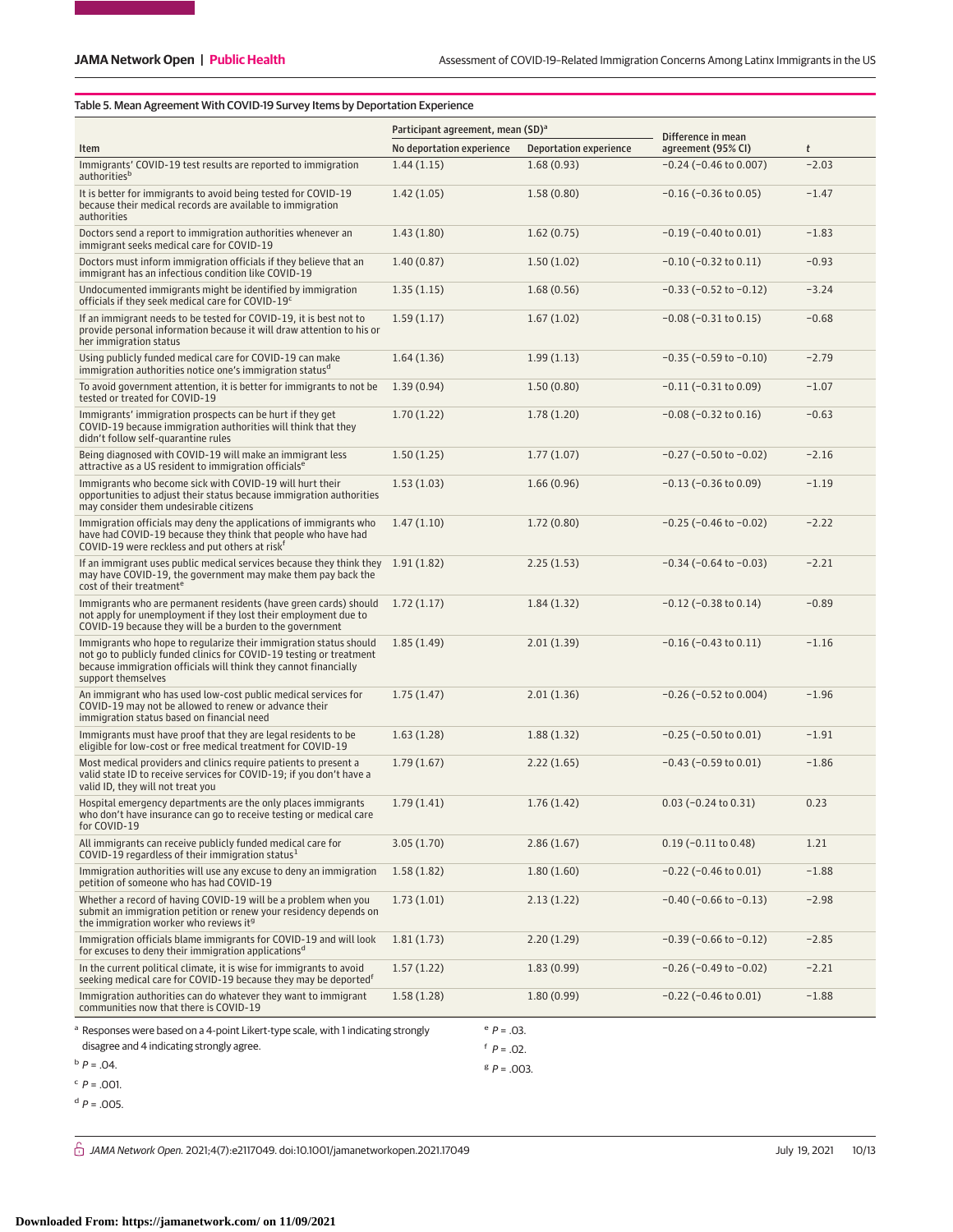capriciously and are associated with poor outcomes, hesitancy to engage with public health professionals for COVID-19–related testing or to seek health care may increase.

Analyses of responses to COVID-19 items by documentation status revealed an unexpected pattern. Although much of the literature on immigrant health has focused on undocumented immigrants,<sup>11-13</sup> item responses did not differ significantly between documented and undocumented immigrants. In addition, in 2 instances in which item responses did differ significantly by documentation status, endorsement of the items among documented immigrants was greater than that of undocumented immigrants. Given that the immigration cases of documented immigrants undergo formal review, these individuals may have been particularly concerned about being in conflict with immigration laws or authorities.

A substantial proportion of participants reported that they would not identify a potentially exposed, undocumented household member or coworker during contact tracing. Those with deportation experiences more frequently reported that they would not identify an undocumented contact compared with those without deportation experiences. These findings are consistent with the greater endorsement of many individual COVID-19 items among those with deportation experiences relative to those without deportation experiences. However, willingness to identify an undocumented contact did not differ significantly by participants' documentation status. In this instance, the documentation status of the potentially exposed contact, rather than the status of the participant, may be most salient.

## **Limitations**

This study has limitations. Although data were collected across 3 US cities, surveys were completed by a nonrandom sample of Latinx immigrants, thereby limiting the generalizability of findings. The survey sample included more individuals who identified as female vs male, and only 2 participants identified as neither (1 transgender and 1 other). However, survey responses did not vary substantially by gender. The sample also included relatively few recent immigrants. Given recent immigrants' higher mean agreement with many of the COVID-19 survey items compared with longerterm residents, additional attention to this subgroup is warranted. The COVID-19 survey items used in this study were exploratory. Additional research is needed to examine associations between item responses and COVID-19–related behaviors.

## **Conclusions**

The success of public health efforts to reduce SARS-CoV-2 infection rates and reduce COVID-19 morbidity and mortality depends on the cooperation of all community members. Optimizing the health of immigrants advances the health of the entire community. To the extent that immigration concerns deter immigrants from using services for COVID-19–related testing and treatment or from engaging in contact tracing, the success of efforts to manage the pandemic may be jeopardized. Results of this preliminary study highlight the need for collaborations among medical practitioners, legal professionals, and Latinx immigrants to address concerns. It is therefore important to encourage and expand recent inquiries into medical-legal partnerships.<sup>11-13</sup>

In addition, public health leaders may want to consider designing programs for COVID-19– related testing, contact tracing, and vaccine administration to allay immigration concerns. Messages about immigrants' eligibility for services regardless of documentation status could be disseminated widely in Spanish, English, and other locally relevant languages. Alternatives to official state identification, for which undocumented immigrants may be ineligible, can be accepted at COVID-19– related testing, health care, and vaccination sites. Trusted information sources may be used to inform immigrants about their rights in the US, particularly regarding health care, confidentiality, and immigration issues. Documented immigrants, recent immigrants, and those who have experienced the deportation of a family member or friend could be included in these efforts.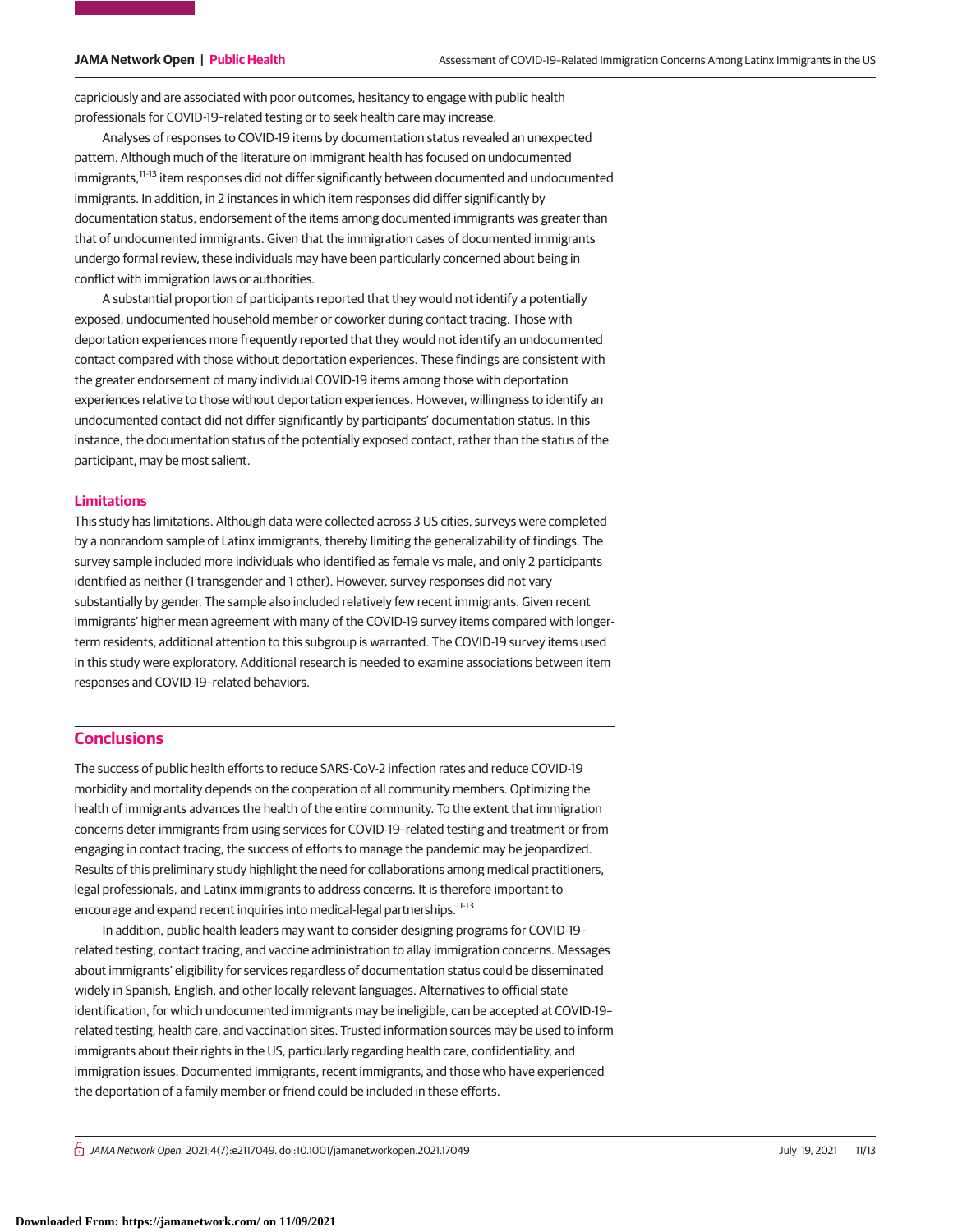Further research is needed on immigrants' immigration concerns about public health contact tracing. To our knowledge, a quantitative inquiry has not been conducted to examine Latinx immigrants' specific immigration concerns about contact tracing. Understanding marginalized individuals' concerns about contact tracing is a necessary precursor to successful infectious disease intervention efforts.

### **ARTICLE INFORMATION**

**Accepted for Publication:** May 12, 2021.

**Published:** July 19, 2021. doi[:10.1001/jamanetworkopen.2021.17049](https://jama.jamanetwork.com/article.aspx?doi=10.1001/jamanetworkopen.2021.17049&utm_campaign=articlePDF%26utm_medium=articlePDFlink%26utm_source=articlePDF%26utm_content=jamanetworkopen.2021.17049)

**Open Access:** This is an open access article distributed under the terms of the [CC-BY License.](https://jamanetwork.com/pages/cc-by-license-permissions/?utm_campaign=articlePDF%26utm_medium=articlePDFlink%26utm_source=articlePDF%26utm_content=jamanetworkopen.2021.17049) © 2021 Galletly CL et al.JAMA Network Open.

**Corresponding Author:** Carol L. Galletly JD, PhD, Center for AIDS Intervention Research, Department of Psychiatry and Behavioral Medicine, Medical College of Wisconsin, 1710 E Lafayette Pl, Milwaukee, WI 53202 [\(cgalletl@mcw.edu\)](mailto:cgalletl@mcw.edu).

**Author Affiliations:** Center for AIDS Intervention Research, Department of Psychiatry and Behavioral Medicine, Medical College of Wisconsin, Milwaukee (Galletly, Dickson-Gomez, Glasman, McAuliffe); Department of Public Health Sciences, College of Health Sciences, University of Texas–El Paso, El Paso (Lechuga); Institute for Health Equity, Medical College of Wisconsin, Milwaukee (Dickson-Gomez); Lawyers for Civil Rights, Boston, Massachusetts (Espinoza-Madrigal).

**Author Contributions:** Drs Galletly and Lechuga had full access to all of the data in the study and take responsibility for the integrity of the data and the accuracy of the data analysis.

Concept and design: Galletly, Dickson-Gomez, Glasman.

Acquisition, analysis, or interpretation of data: All authors.

Drafting of the manuscript: Galletly, Lechuga, Glasman, McAuliffe, Espinoza-Madrigal.

Critical revision of the manuscript for important intellectual content: Galletly, Lechuga, Dickson-Gomez, Glasman, Espinoza-Madrigal.

Statistical analysis: Lechuga, McAuliffe, Espinoza-Madrigal.

Obtained funding: Galletly, Dickson-Gomez.

Administrative, technical, or material support: Galletly, Lechuga, Glasman, Espinoza-Madrigal.

Supervision: Galletly.

**Conflict of Interest Disclosures:** Dr Galletly reported receiving grants from the National Institute of Mental Health (NIMH) and the National Institute on Minority Health and Health Disparities (NIMHD) during the conduct of the study. Dr Lechuga reported receiving grants from the National Institute on Drug Abuse (NIDA) and the NIMHD during the conduct of the study. Dr Dickson-Gomez reported receiving grants from the NIDA, the NIMH, and the NIMHD during the conduct of the study. Dr Glasman reported receiving grants from the NIMH and the NIMHD during the conduct of the study. Dr McAuliffe reported receiving grants from the NIMH and the NIMHD during the conduct of the study. No other disclosures were reported.

**Funding/Support:** This research was conducted as part of an ongoing study supported by grant P30MH052776 from the NIMH and grant R01MD011573 from the NIMHD.

**Role of the Funder/Sponsor:** The funding organizations had no role in the design and conduct of the study; collection, management, analysis, and interpretation of the data; preparation, review, or approval of the manuscript; and decision to submit the manuscript for publication.

**Disclaimer:** The content of this article is solely the responsibility of the authors and does not necessarily represent the official views of the National Institutes of Health.

**Additional Contributions:** The following Proyecto Luz 2.0 research team members contributed to this study: Ruzanna Aleksanyan, MS, managed all aspects of the study, including data collection, survey development, and survey programming; Beth Stringfield, BS, oversaw data collection and contributed to survey item refinement and survey programming; Andrea L. Dakin, PhD, oversaw data collection and contributed to survey item development; Nora Bouacha, MPP, and Sara LeGrand, PhD, oversaw data collection; Silvia Valadez-Tapia, MA, contributed to survey item refinement, survey translation, and survey programming; Gerardo Cruz, MPH, and Dulce María Ruelas, DrPH, MPH, contributed to survey item refinement, survey translation, and data collection; Samantha Garza, MS, Celina Lopez, BS, and Juan Reyes, BS, contributed to survey translation and data collection; Joanna L. Barreras,